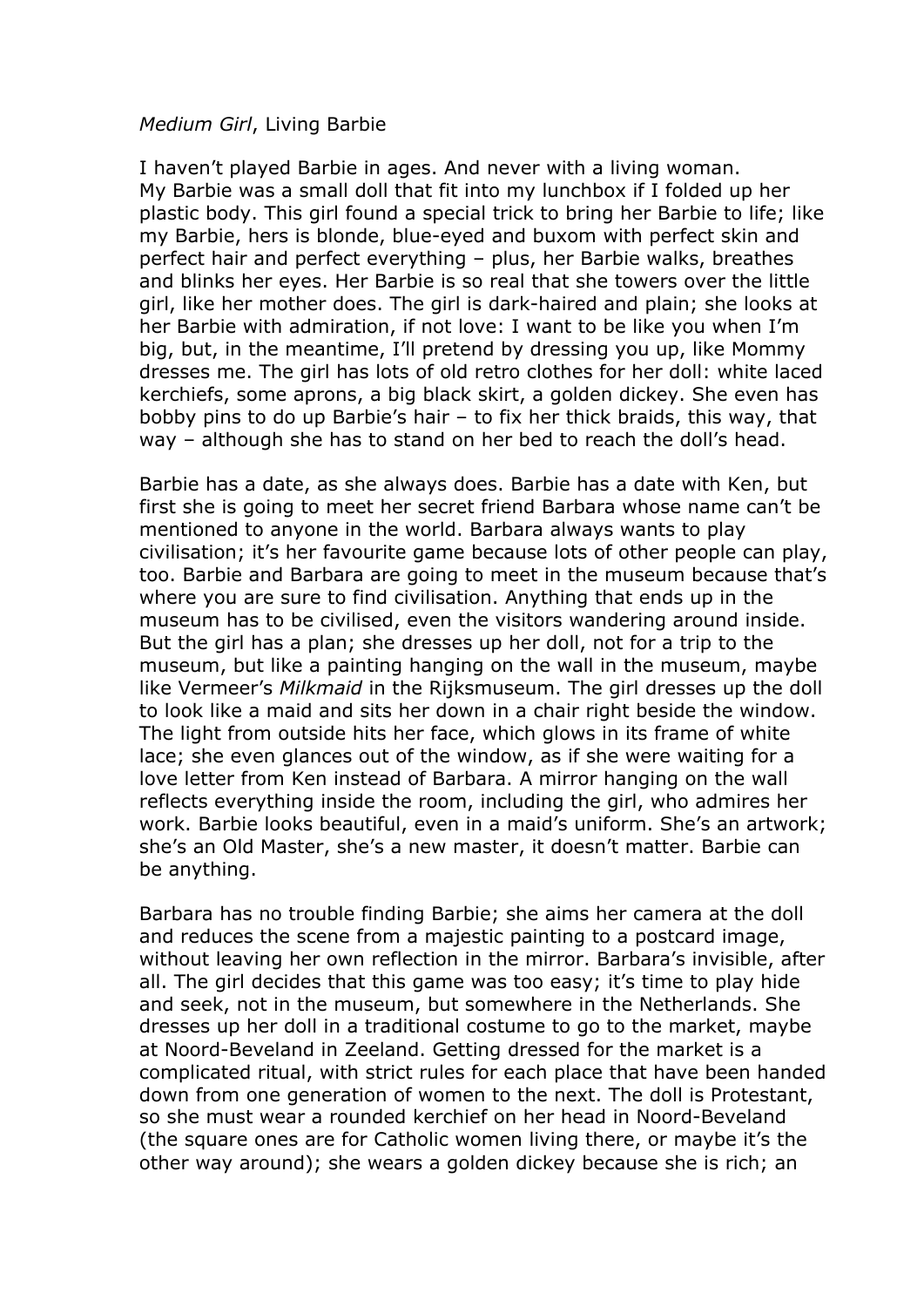extra white kerchief because she is not married (at least not yet); an apron because it is market day; and a voluminous black wrap because it is the autumn season. But Barbara finds her in a split second because there are hardly any women wearing traditional costumes anymore and certainly no young women walking around in "mooi-tooi." The costumes are part of a dying civilisation that may as well be in the museum along with the Old Masters.

Anyway, the doll is bored in Noord-Beveland and wants a more modern and glamorous life. Her blue eyes have an empty gaze waiting to be filled with more exciting visions, if not blinded by the storm of flashbulbs that illuminate famous people. She wants to be part of Western civilisation, where everyone gets to be famous and everything can be bought, even civilisation itself. She is going to become world-famous as the fashion model whose face graces every single Dutch product that leaves the country: Edam cheese with the red wax seal that you can squeeze in your fingers, Dubble Zoute Drops and, her favourite, stroopwafels. She could even do the advertising campaign for Flower Bomb perfume by Viktor & Rolf. The girl can make her doll into any image to sell any commodity, from a bag of licorice to a perfume bottle. If the doll wears her kerchiefs like a tall crown, her head could appear on coins, just like Queen Beatrix's head, and travel around the Euro zone, moving through hands and pockets and purses and cash registers. No: The doll will travel in person and represent Dutch civilisation around the world. She is going to make an appearance at the living museum Huis Ten Bosch City in Nagasaki, which is more Dutch than anything in the Netherlands. Or she'll live on Holland Street in Disneyland, the best place on earth. She could be the Dutch ambassador's wife, although she's not sure if Disneyland has a Dutch embassy. But it doesn't matter; she'll be so famous that she'll end up in wax at Madame Tussaud's, where everyone will take her picture.

Wherever the doll's face appears, Barbara recognizes her right away: winking on the cheese wheel, looking regal on the coins, smiling at the tourists. The girl has yet another trick: She puts Barbie in a burqa. She covers up the doll's face with several white kerchiefs, which easily double as headscarves; the doll's head and body disappear under black skirts and wraps. Only her big blue eyes are visible, along with her hands, which rest with the fingers spread on her lap. The doll looks like a traditional Muslim woman; she also looks like a citizen hidden behind the voting booth. It's important to be anonymous; in certain situations, no one should be able to see your face. But there is a problem. An inevitable clash of civilisations. The doll is sitting on a chair by a window in a police station in Antwerp because women are not allowed to wear a burqa in public in that city. "Except for certain holidays like the carnival," explains the policeman, "masked people in Western culture are up to no good." But the doll does not want to pay a fine because she has civil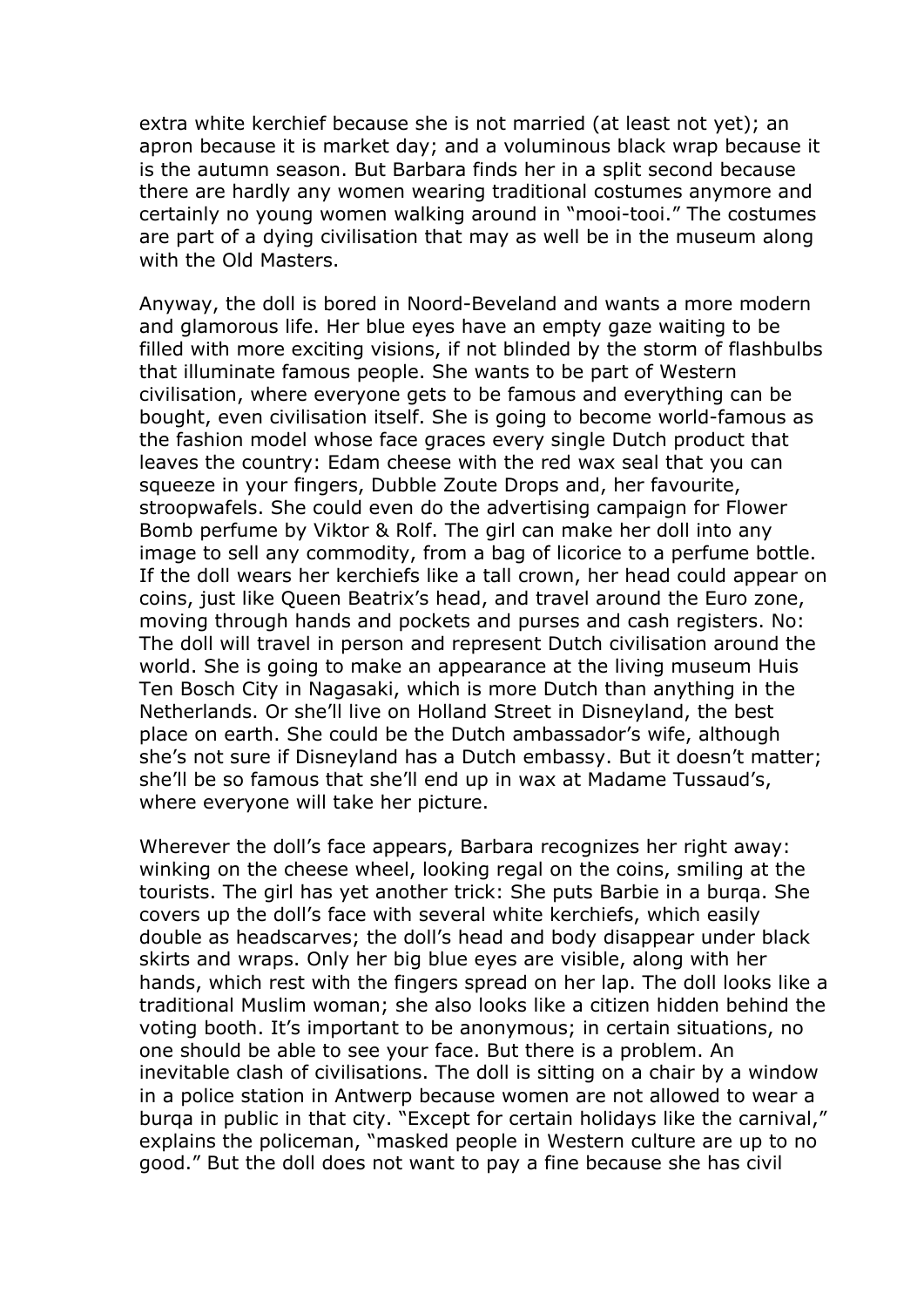rights, which protect everyone's freedom of religious expression. The policeman says that he is not discriminating against her religion; she is simply breaking the civil code of conduct by covering up too much of her face. The police will fine her, whether she's in a burqa or a Mickey Mouse mask.

The game of hide and seek is over. The girl has to come up with a punishment: Barbie and Barbara must civilise the barbarians. That will teach everybody a lesson. The task is endless; there are all sorts of barbarians. There are the children, the lower classes and the riff-raff who need to be taught hygiene and manners: how to keep your ears clean, how to chew properly at the dinner table, how to walk in high heels while signing autographs on the red carpet. There are the backward people, who live in primitive conditions and need more technology to be modern, like toilets, space ships and milkshake mixers. Then there are the primitives themselves, who idolise magical wooden carvings instead of one God and a bunch of movie stars; the primitives don't know how to read and to write. Sometimes, they eat people; sometimes, they don't wear clothes. Just jewellery, headdresses, feathers or scars, which probably mean something, like the kerchiefs, aprons and golden dickeys. If only the primitives could learn how to wear more clothes on their bodies, which is important to get a job. The girl fashions an apron into a halter top by tying the apron around her doll's neck; it's too hot to wear anything more than an apron where the primitives live. But the doll just sits there watching with a void expression on her face, as she if were an anthropologist, a living blank tape that records a way of life while witnessing it disappear. Whoever the barbarians are – children or primitives – they will be civilised into history. Into extinction.

Civilising all of the savages is far too much work; it's impossible to finish the job before dinnertime. Plus, nobody seems to like being civilised; everyone is discontent; they just want to enjoy their own cultures: low, high, somewhere in-between, native, foreign, exotic, pop. The girl decides to travel far back into the past, all the way back to a period before such confusing distinctions. The name of their destination appears on the dressing table right in front of the mirror: Loutraki Ivi, a Greek brand of bottled water that comes from the springs at Loutraki. Indeed, there's no civilisation without water and Greece. Life begins with clean drinking water; then you have to add some Ancient Greek philosophy and democracy (while ignoring the taste of polytheism and mythology). But the girl wants to relive the myth of Pygmalion; she wants to be the sculptor who fell in love with his creation and brought the inanimate figure to life. The doll is her living statue Galatea. And Barbara is her assistant who has to trek deep into the mountains and steal some marble to make a pedestal for the statue, without being seen by the gods. The girl lovingly strokes the doll's face while trying to decide which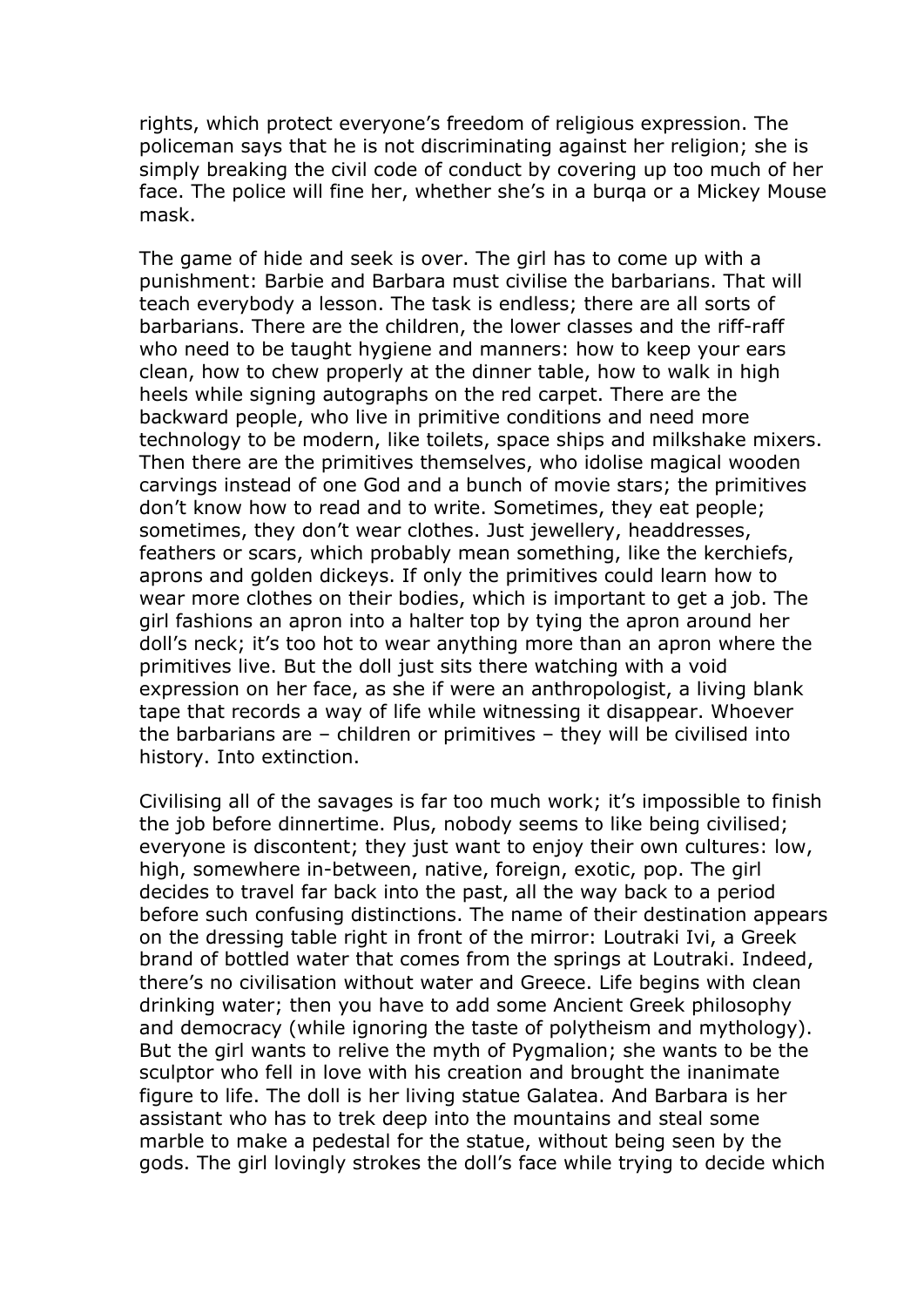clothes would look best. The doll behaves exactly the way that the girl wants her behave; her body bends to the girl's every gesture, more like warm wax or wet clay under the fingers than stubborn marble. The metamorphosis is already complete. The doll walks, breathes and blinks her eyes, but she never says a single word. If she could speak, wonders the girl, what would she say about civilisation? The girl stands in front of the mirror, watching her creation. Barbara arrives and watches the girl watching her creation. We watch everything.

## *The World Belongs to Early Risers*, The World Belongs to Tourists

Now the image itself has come to life. We are no longer passive spectators, watching the scenes of civilisation that appear before our eyes. We can walk around inside of the image and choose our own perspective. We do not want to civilise people; we do not want to be civilised ourselves; we just want to take pictures, wherever we go. Our trip starts at a bus stop on the long avenue that runs parallel to the beach. As we wait for the bus, we see a glossy ad in the light box inside the bus shelter; instead of showing a product, the ad displays an image of the beach lying right in front of us. In the image, people are tanning on towels; in the distance, closer to the shore, a few people are playing with some plastic toy for the water. The image must be a marker, which means that the beach is authentic and worth seeing. We take a picture of the ad because then we can remember what beach we saw. Unlike a traditional historical site, the image does not have an explanatory plaque; we know we are in front of something significant, but we are not sure why. The only text is the front page of *Corriere della Sera*, which the biggest sunbather in the image is reading. The headline is: "Impronte digitali per gli immigranti." We forgot our dictionary at the hotel. It must be a warning about immigrants who steal digital cameras on the beach.

The bus arrives; we get on, only to get off at the very next stop. After all, we're doing the bus tour to get the authentic insider local view of the city. At the next bus shelter, a similar beach image welcomes us again, like a guide leading on us along the right track. The image looks about the same, except that we are getting closer. Moving inside the image for a closer look, we get to see just how fat and tanned the next sunbather is, after the newspaper reader. We see that the group is not inflating a plastic toy but taking a picture of someone lying on the beach. Maybe someone drowned; maybe the headline was a warning about illegal immigrants drowning at sea. The toy turns out to be one of those reflectors used by fashion photographers, not police photographers. Maybe the headline read: We are looking for digital images of immigrants. Could we pass as immigrants? We could get pictures of ourselves working as models; we photograph the image, just to remember this moment. The bus arrives; we get on and travel to the